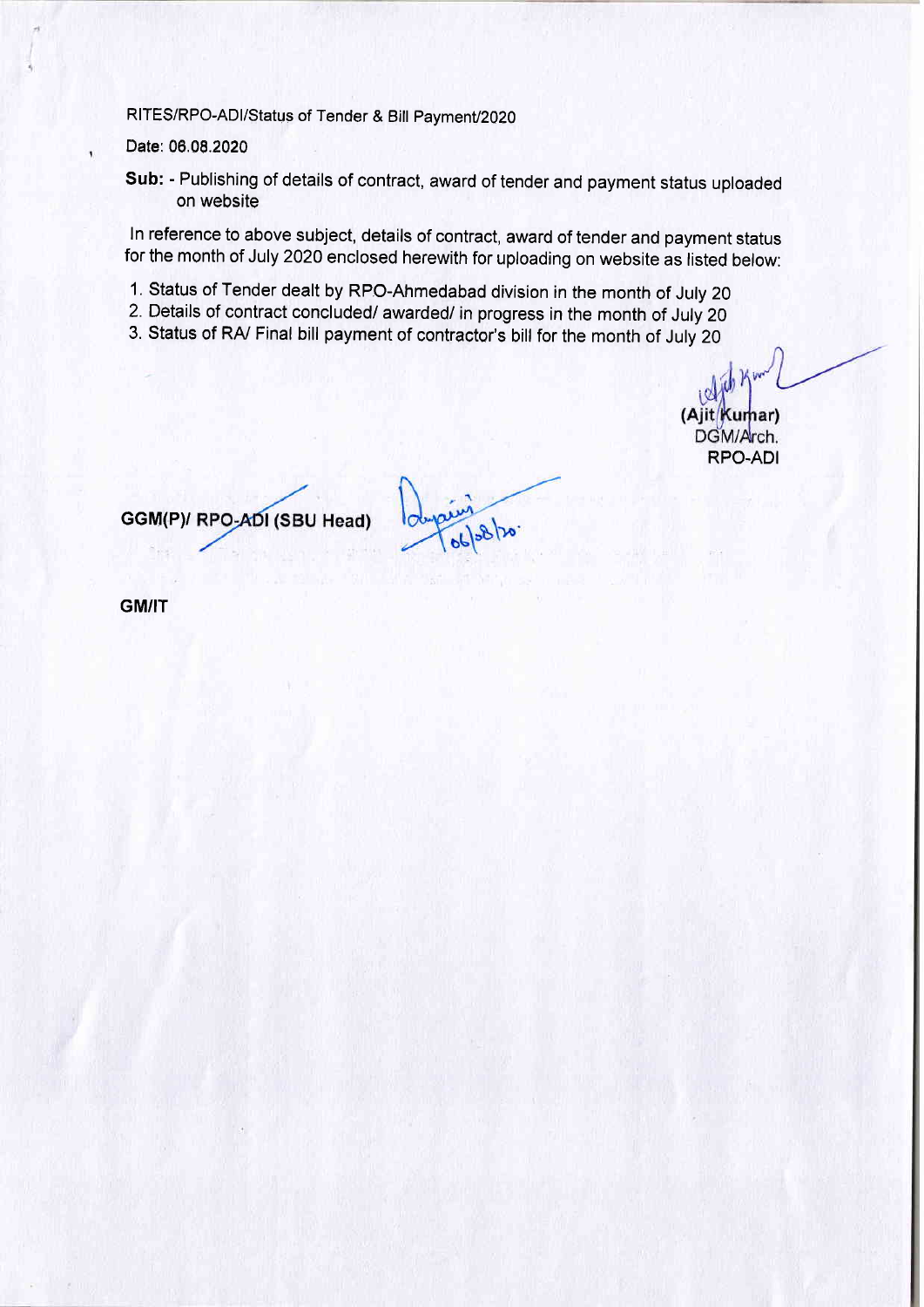|                | Æ.                                                    |                                                                                                             |                           |                                        |                                                           | Sub: Status of tenders dealt by RPO-Ahmedabad Division in the month of July 2020 |                           |                                                                                                |                                                                     |                                                |                               |                                 |                                      |                                                       |
|----------------|-------------------------------------------------------|-------------------------------------------------------------------------------------------------------------|---------------------------|----------------------------------------|-----------------------------------------------------------|----------------------------------------------------------------------------------|---------------------------|------------------------------------------------------------------------------------------------|---------------------------------------------------------------------|------------------------------------------------|-------------------------------|---------------------------------|--------------------------------------|-------------------------------------------------------|
| S.No.          | <b>Tender No.</b>                                     | Item / Nature of Work                                                                                       | Mode of tender<br>enquiry | Date of<br>publication of<br>NIT / LIT | Type of<br><b>Islanding</b><br>(Single/mva<br>bit system) | Last date of<br>receipt of tender                                                | No. of<br>tenders<br>recd | Nos. & Names No. & Name Whether<br>of Parrties<br>qualified after<br>technical e-<br>valuation | of Parties not contract<br>qualified<br>after tech. e-<br>valuation | awarded to<br>lowest tender /<br>evaluat-ed L1 | Letter of Award<br>No. & Date | Name & Address of<br>contractor | <b>Value of Contract</b><br>lân Rs.) | Scheduled date of<br>completion of<br>supplies / work |
|                | $\mathbf{1}$                                          | $\mathbf{2}$                                                                                                | 3                         | 4                                      | 5                                                         | 6                                                                                | $\overline{ }$            | $\bf{8}$                                                                                       | $\overline{9}$                                                      | 10                                             | 11                            | 12                              | 13                                   | 14                                                    |
|                | RITES/RPO-<br>ADI/NHSRCL/Sabarmati/P-<br>Way/2020     | Supply, Linking and<br>augmentation of P-<br>Way works and<br>Construction of<br>associated misc.<br>works. | Open Tender               | 23.06.2020                             | two Bid<br><b>S</b> ister                                 | 27.07.2020                                                                       | 4                         | Technical<br>Evaluation<br>ın<br>progress                                                      |                                                                     |                                                |                               |                                 |                                      |                                                       |
| $\overline{2}$ | RITES/RPOADI/NHSRCL/EWS/2 boundary wall, steel<br>020 | Dismantling/disposal<br>work of all materials<br>of building, structure,                                    | Open Tender               | 01.07.2020                             | tie ow T<br>S <sub>i</sub> ster                           | 29.07.2020                                                                       | 11                        | Technical<br>Evaluation<br>In<br>progress                                                      |                                                                     |                                                |                               |                                 |                                      |                                                       |

After My Zenni Aust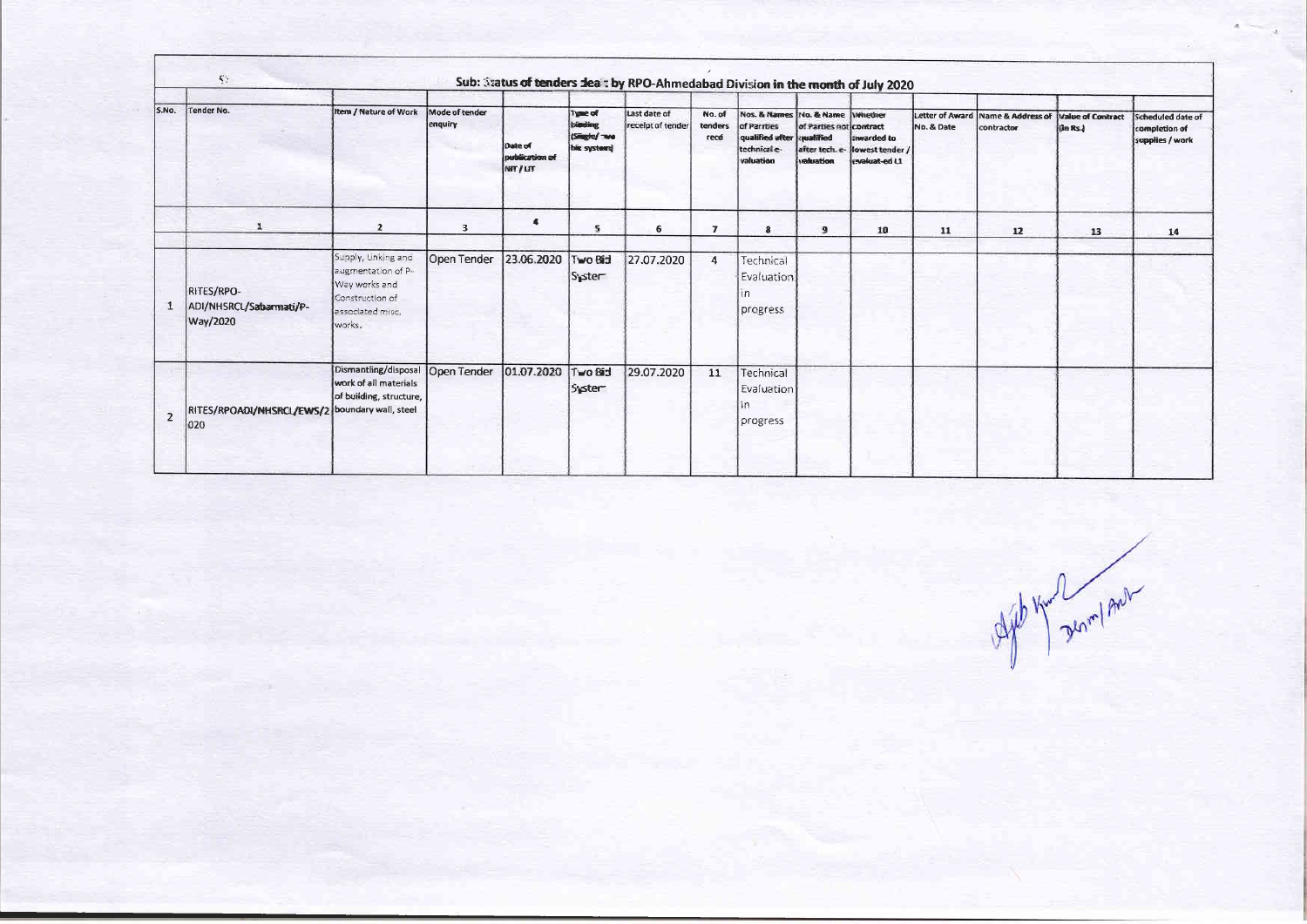| S.No Tender No. | Item / Nature of Work | Mode of<br>tender<br>enquiry | Date of<br>publication of<br>NIT / LIT | Type of<br>bidding<br>(Single/<br>two bid<br>system) | I.ast date of<br>receipt of<br>tender | No. of | Nes & Mannes of No. & Name of Wheth Lemer of<br>tenders perites qualified parties not<br>received after to dinimal<br>etaluation. | qualified after contra Date<br>technical<br>evaluation | ct<br>award<br>ed to<br><b>Louiseet</b> | Award No. & contractor | Name & Address of Value of contract Scheduled | $ $ (in Rs.)    | date of<br>completion<br>of supplies /<br>work<br>- 10<br>--- | Actual date of<br>start of work | Actual date of completion | <b>Reasons for delay, if any</b> |
|-----------------|-----------------------|------------------------------|----------------------------------------|------------------------------------------------------|---------------------------------------|--------|-----------------------------------------------------------------------------------------------------------------------------------|--------------------------------------------------------|-----------------------------------------|------------------------|-----------------------------------------------|-----------------|---------------------------------------------------------------|---------------------------------|---------------------------|----------------------------------|
|                 |                       |                              |                                        |                                                      |                                       |        |                                                                                                                                   |                                                        | 10                                      | 11                     | 12                                            | 13 <sup>°</sup> | 14                                                            | 15                              |                           | 17                               |

Aphyne Jennipol